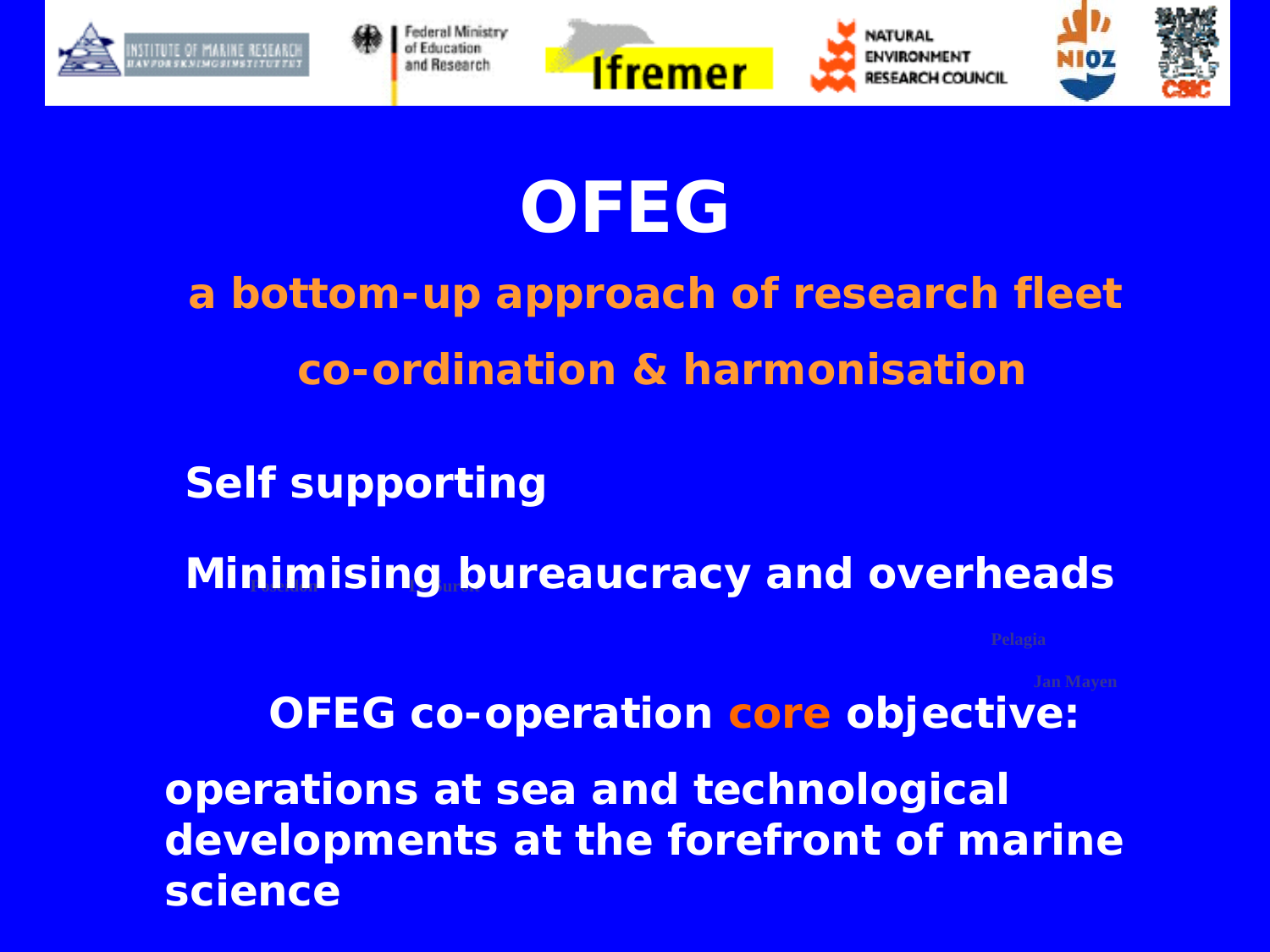



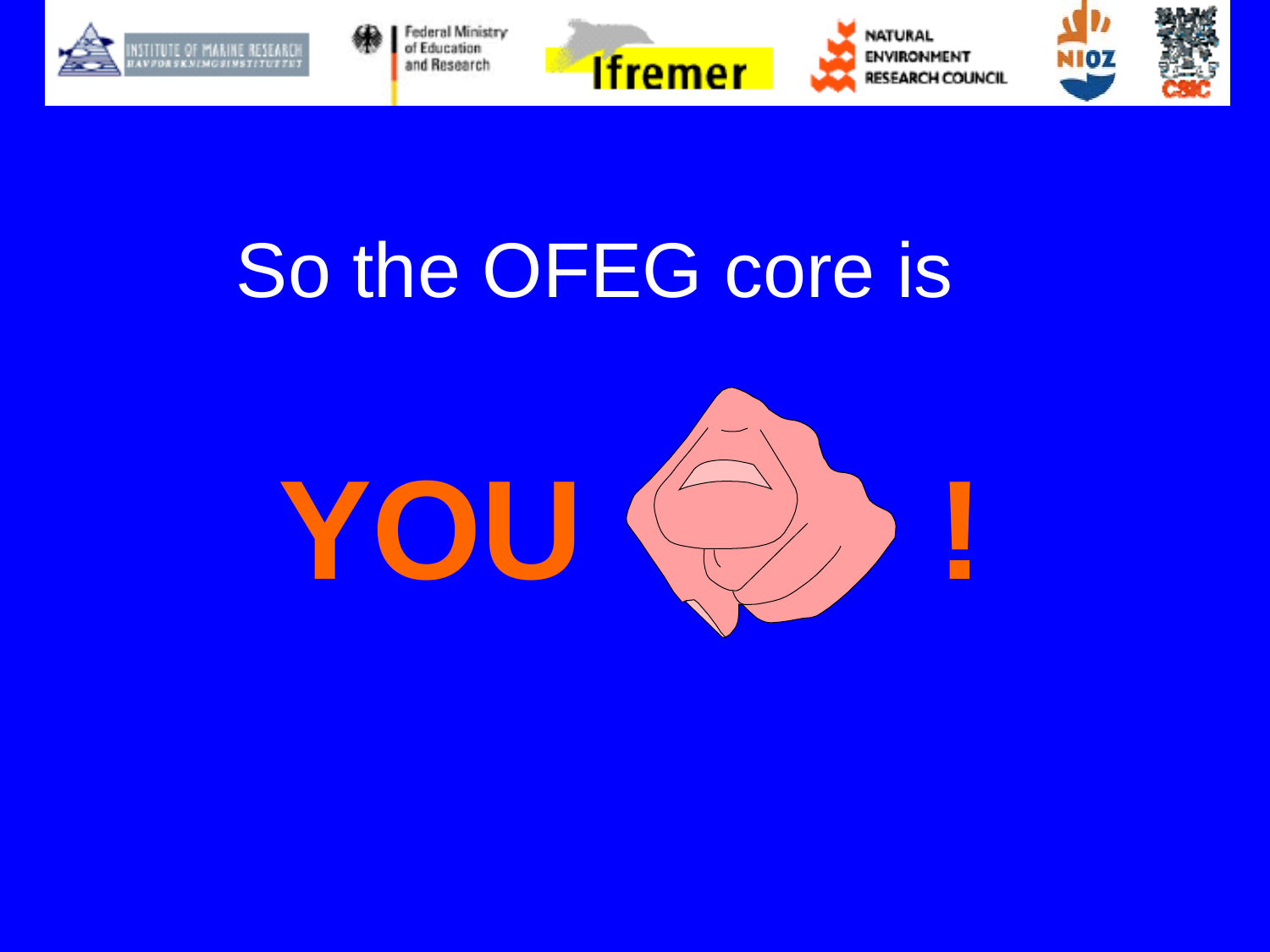

#### OFEG apart from ship time exchange:

**Opportunistic interventions**: mutual help when equipment get lost, recovery of drifting moorings, when within reach; en-route servicing and turn-around of partners' moorings, combined sampling and measurements for partners.





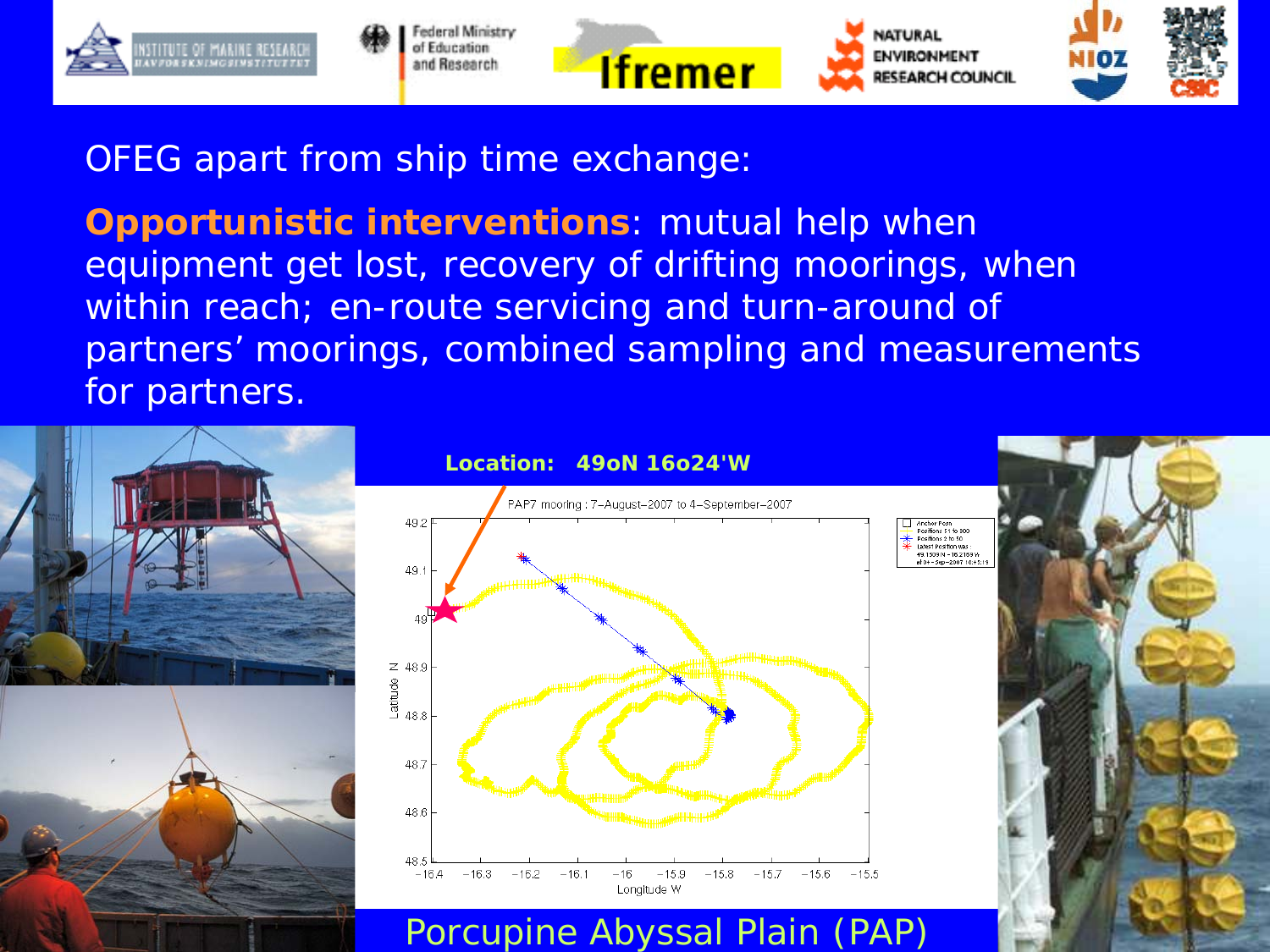

#### **Exchange of heavy equipment**: OFEG Virtual Pool of Major exchangeable Equipment:

marum



## **.UK TOBI on Dutch and German RV's** •Dutch Piston coring system on UK RV **Trans national access of heavy equipment**: •German DTS-1 on Dutch RV •French ROV VICTOR on German RV's •UK ROV ISIS on French RV •Dutch Ultra Clean CTD system with deep sea winch and cable on German RV •German ROV CHEROKEE on Dutch RV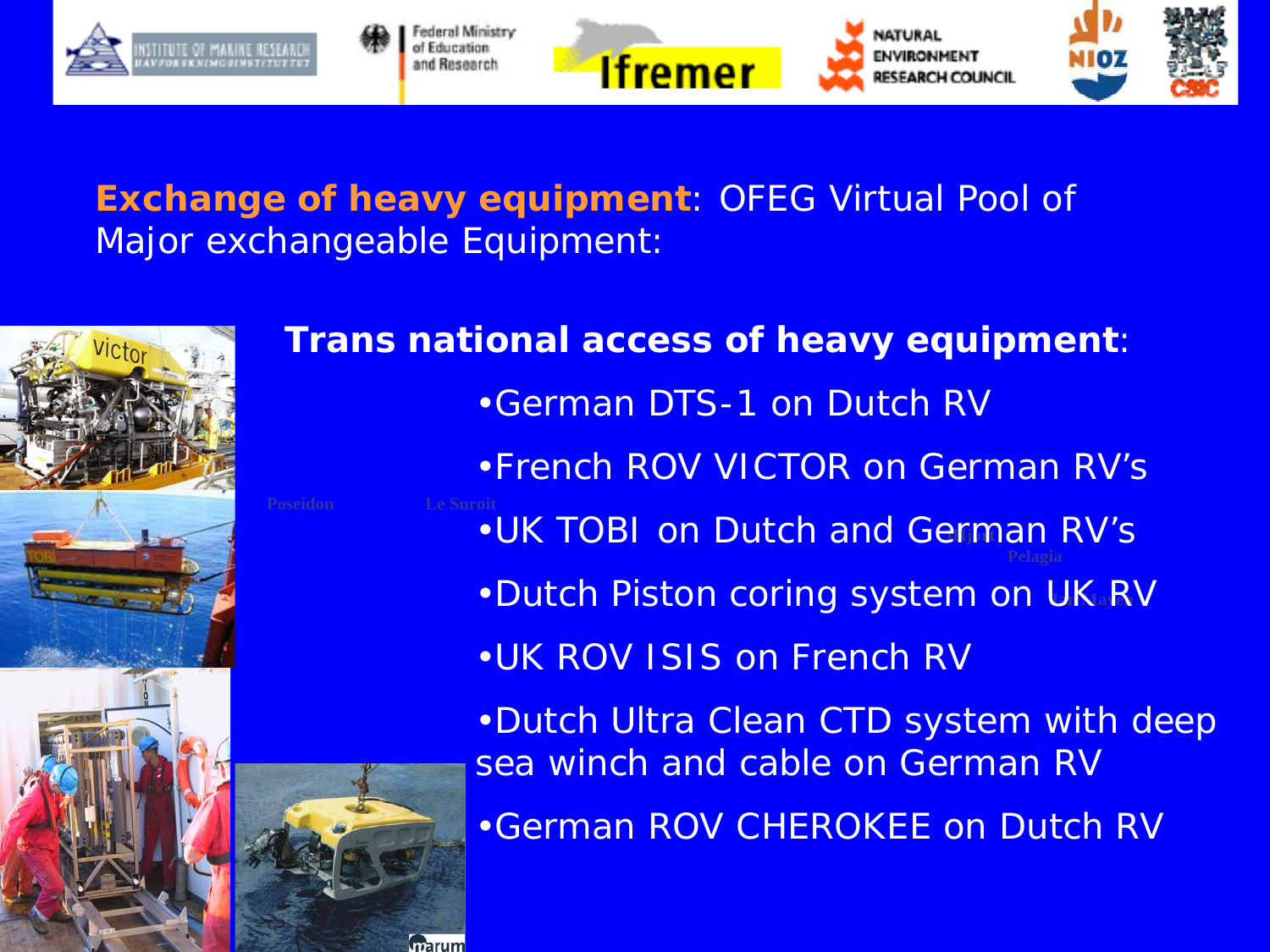

**Information exchange**: harmonisation and fine tuning of plans for replacement and upgrade of research vessels and heavy equipment.

**investment co-ordination and cost sharing** through joint ownership and partnership<sup>IHfort</sup> OFEG will actively investigate ways of arrangements.

OFEG accepted a

**Roadmap of Renewal of OFEG Ocean and Global class RV fleet**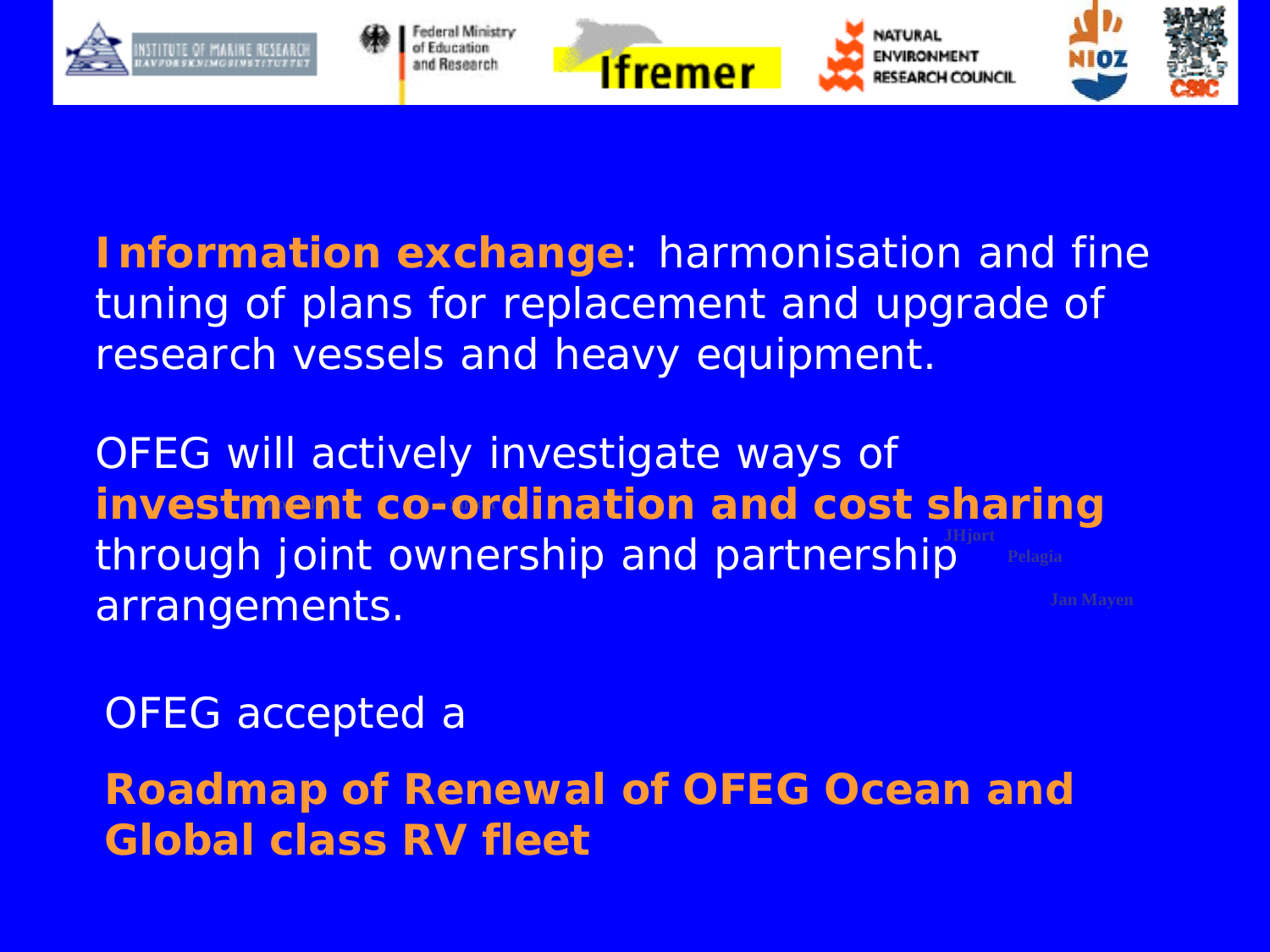#### **Roadmap of Renewal of OFEG Ocean and Global class RV fleet**



**5 RVs built after 2000: Global Class: Pourquoi Pas? 2005; James Cook 2007 Ocean Class: G.O. Sars 2003; Maria S. Merian 2005; Sarmiento de Gamboa 2007**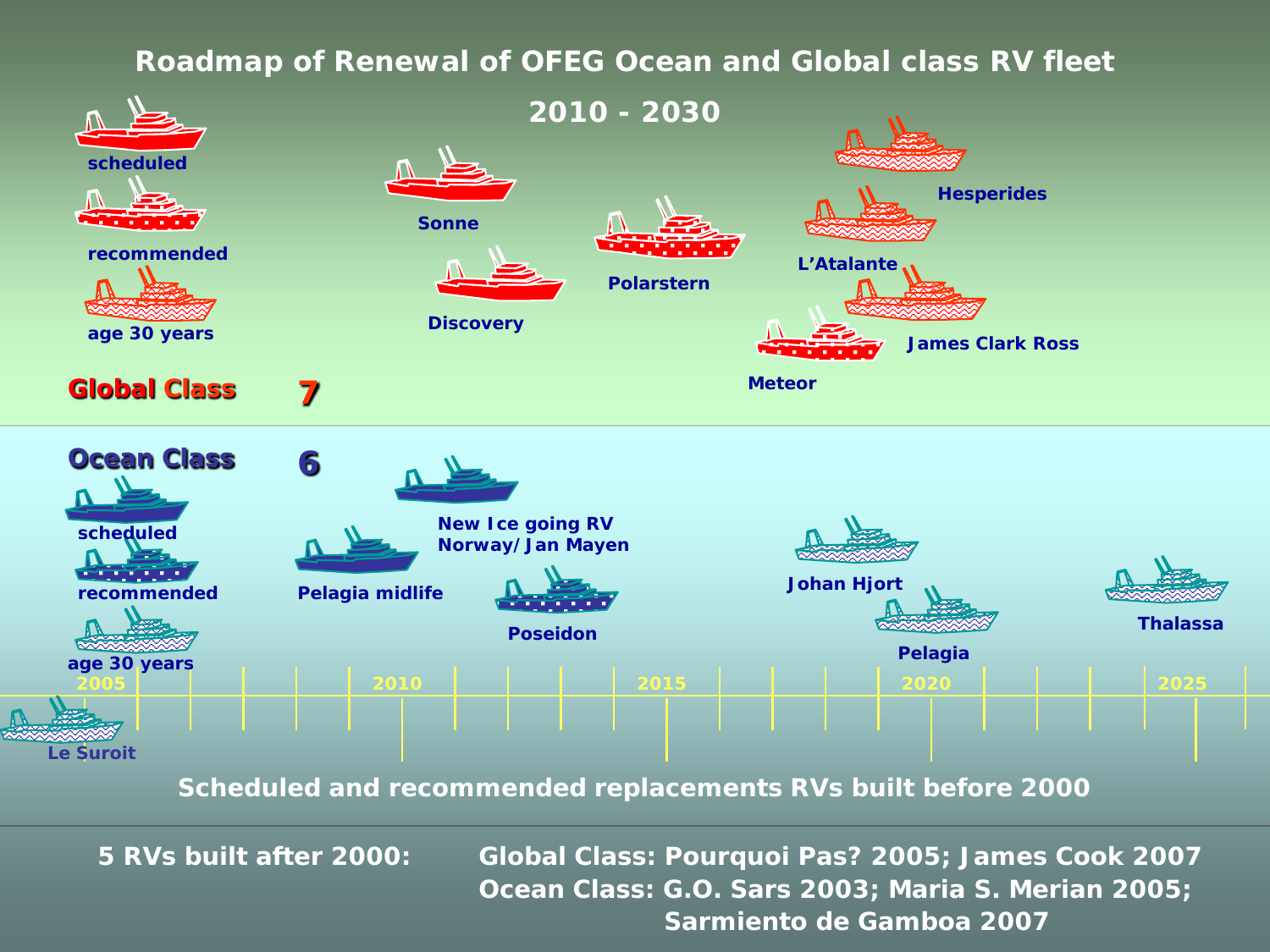

### **OFEG-TECH**

- To provide the forum for communication and networking to support the development of major equipment and to improve cooperation between the OFEG partners.
- To develop an understanding of each others organization, structure and contacts.
- **JHjort** • To identify and develop the opportunity for exchange of knowledge and experience.
- To investigate the potential for 'bilateral training' and technician exchange
- To identify common problems and elevate them to the OFEG/European level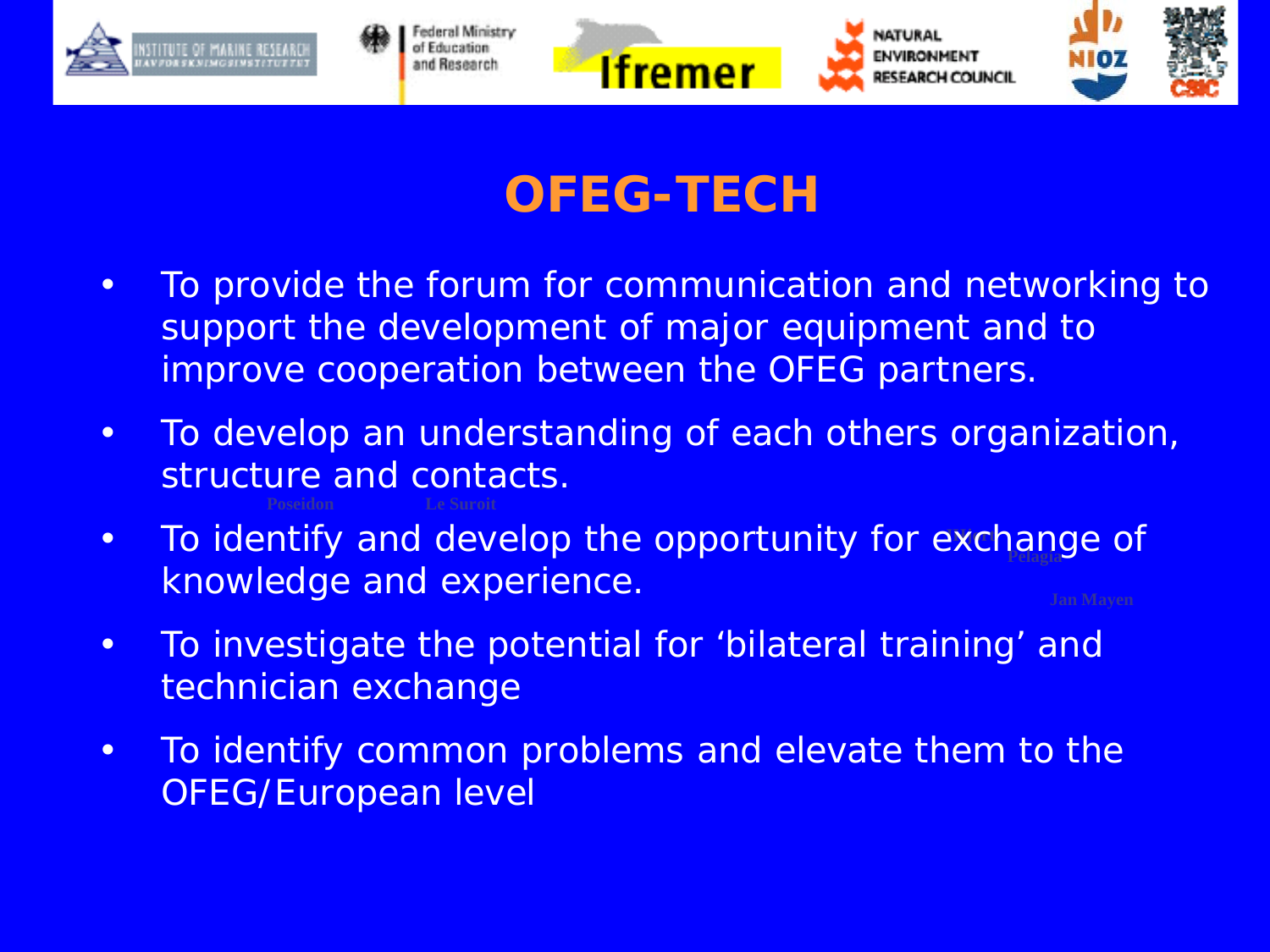

#### **Future issues:**

- •Harmonisation of capital investment plans
- •ROV Working Group
- •Seismics pooling
- Equipment
- Ships